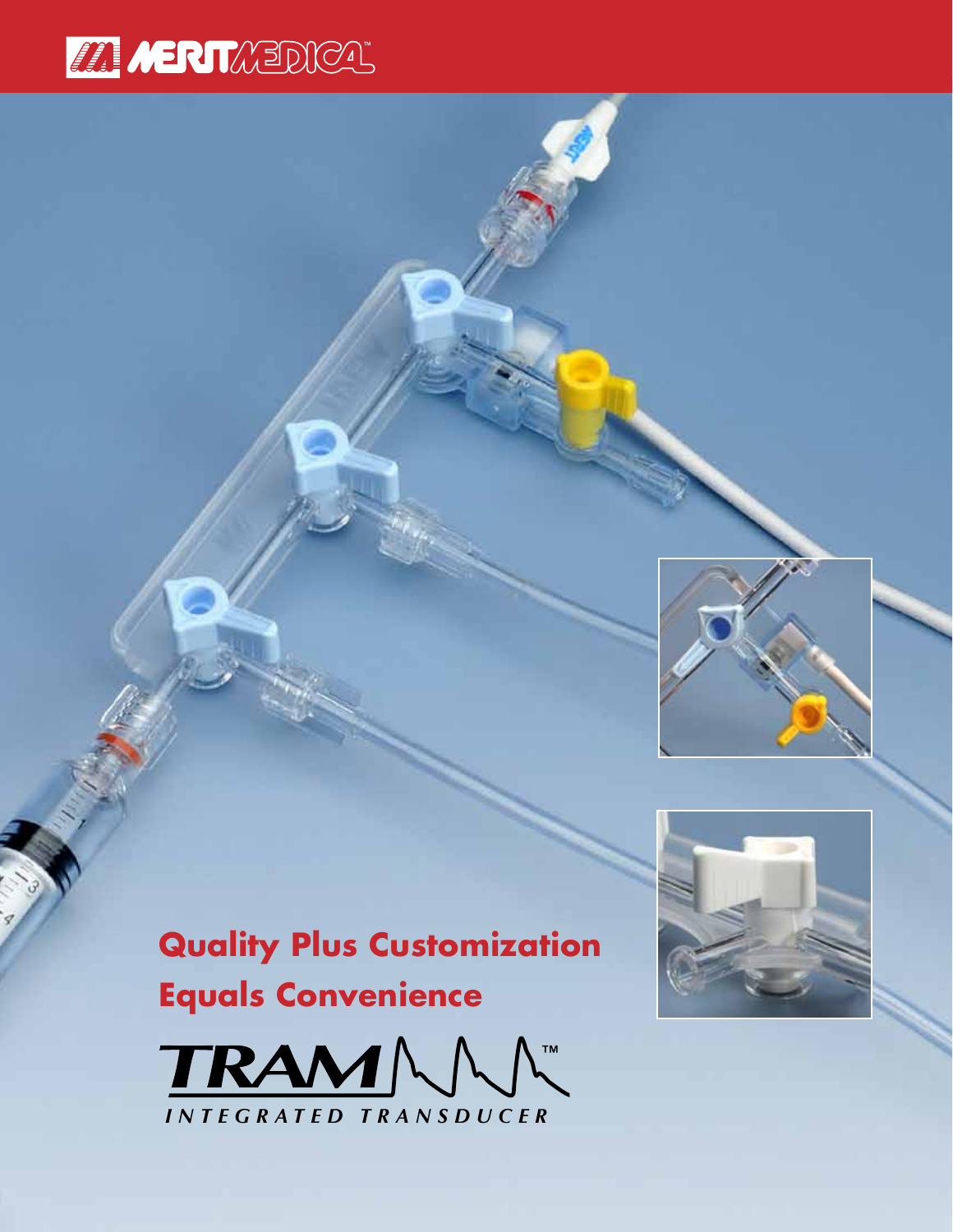## **Your bottom line is convenience.**

*Enjoy the convenience of custom designing your own kit with our feature-rich products to support your unique clinical requirements. Merit Medical offers an array of high-value fluid management products and angiography accessories to help you save time and money and to keep pace with your procedural volumes.*

*Merit's new TRAM manifold with an integrated transducer conveniently located on the f irst port gives a single operator the ability to de-bubble, zero and re-zero within the sterile f ield. Increase comfort and reduce hand fatigue with our low-torque, easy-to-turn wide-spaced handles.*

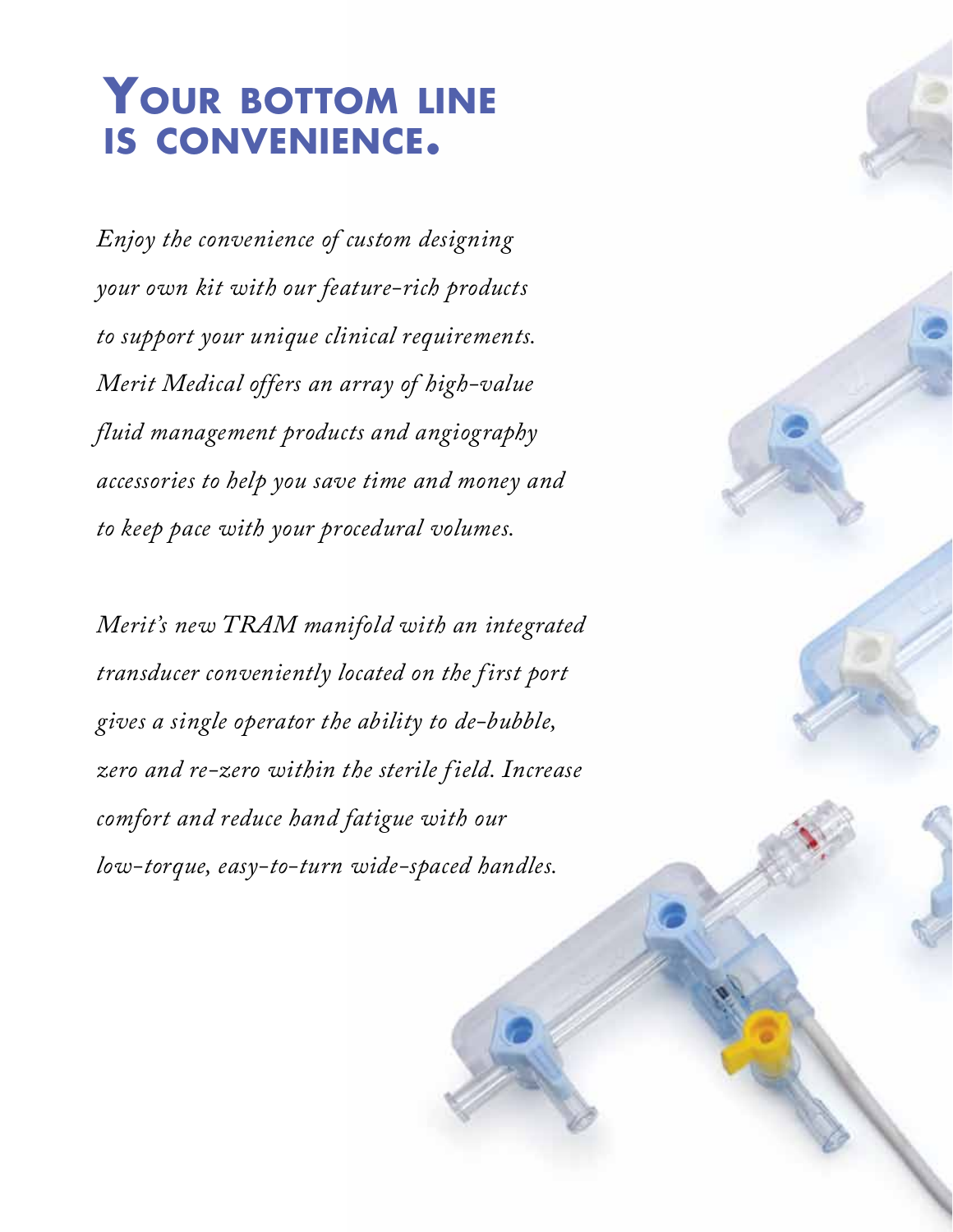